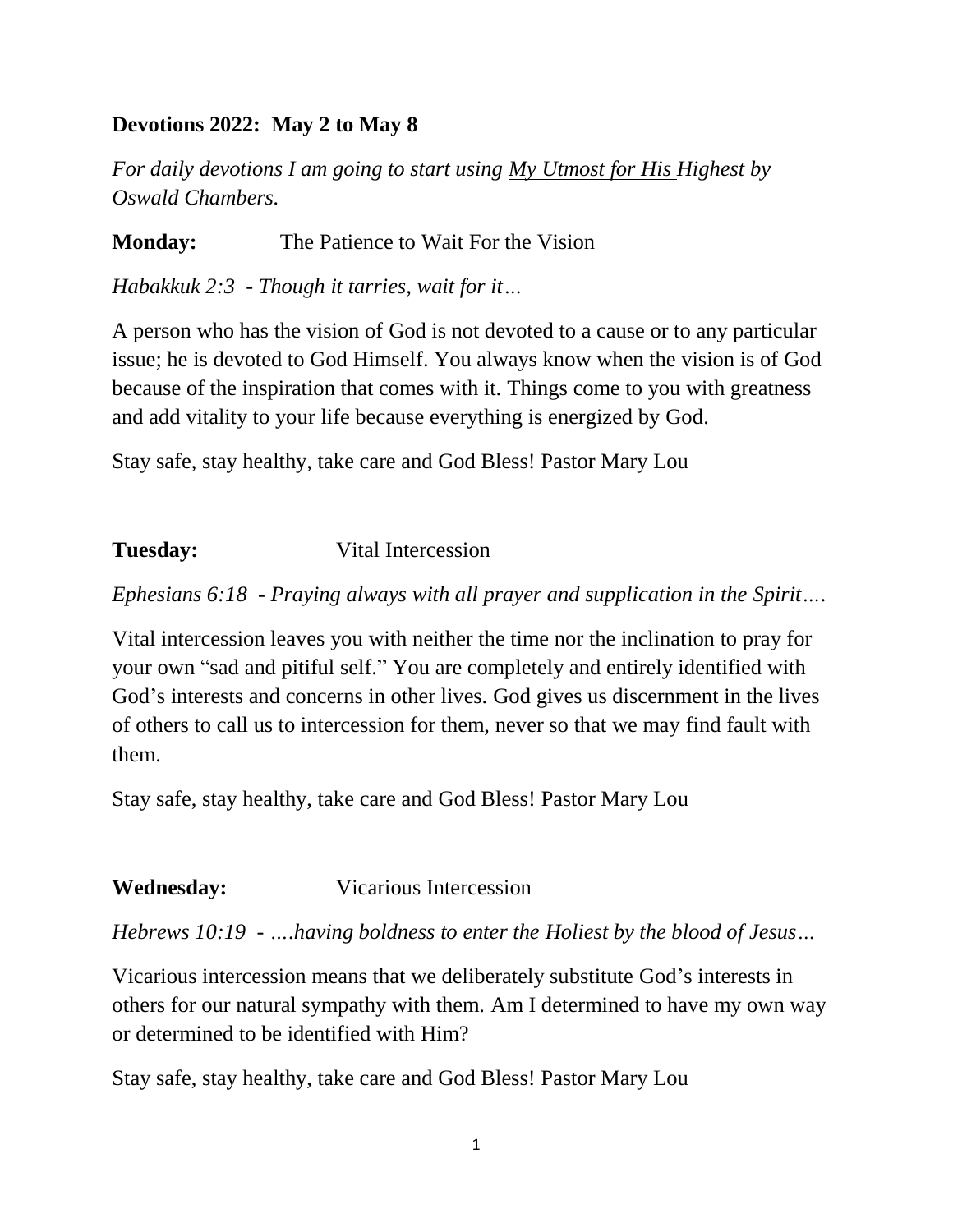## **Thursday:** Judgement and the Love of God

*1 Peter 4:17 - The time has come for judgement to begin at the house of God….*

Every element of our own self-reliance must be put to death by the power of God. The moment we recognize our complete weakness and our dependence upon Him will be the very moment that the Spirit of God will exhibit His power.

Stay safe, stay healthy, take care and God Bless! Pastor Mary Lou

# **Friday:** Liberty and the Standards of Jesus

*Galatians 5:1 - Stand fast therefore in the liberty by which Christ has made us free…*

There is only one true liberty; the liberty of Jesus at work in our conscience enabling us to do what is right. It is a liberty which comes from realizing the absolute control and authority of Jesus Christ.

Stay safe, stay healthy, take care and God Bless! Pastor Mary Lou

# **Saturday:** Building For Eternity

*Luke 14:28 - Which of you, intending to build a tower, does not sit down first and count the cost, whether he has enough to finish it….*

Our Lord implies in this verse that the only men and women He will use in His building enterprises are those who love Him personally, passionately, and with great devotion; those who have a love for Him which goes far beyond any of the closest relationships on earth. The conditions are strict, but they are glorious.

Stay safe, stay healthy, take care and God Bless! Pastor Mary Lou